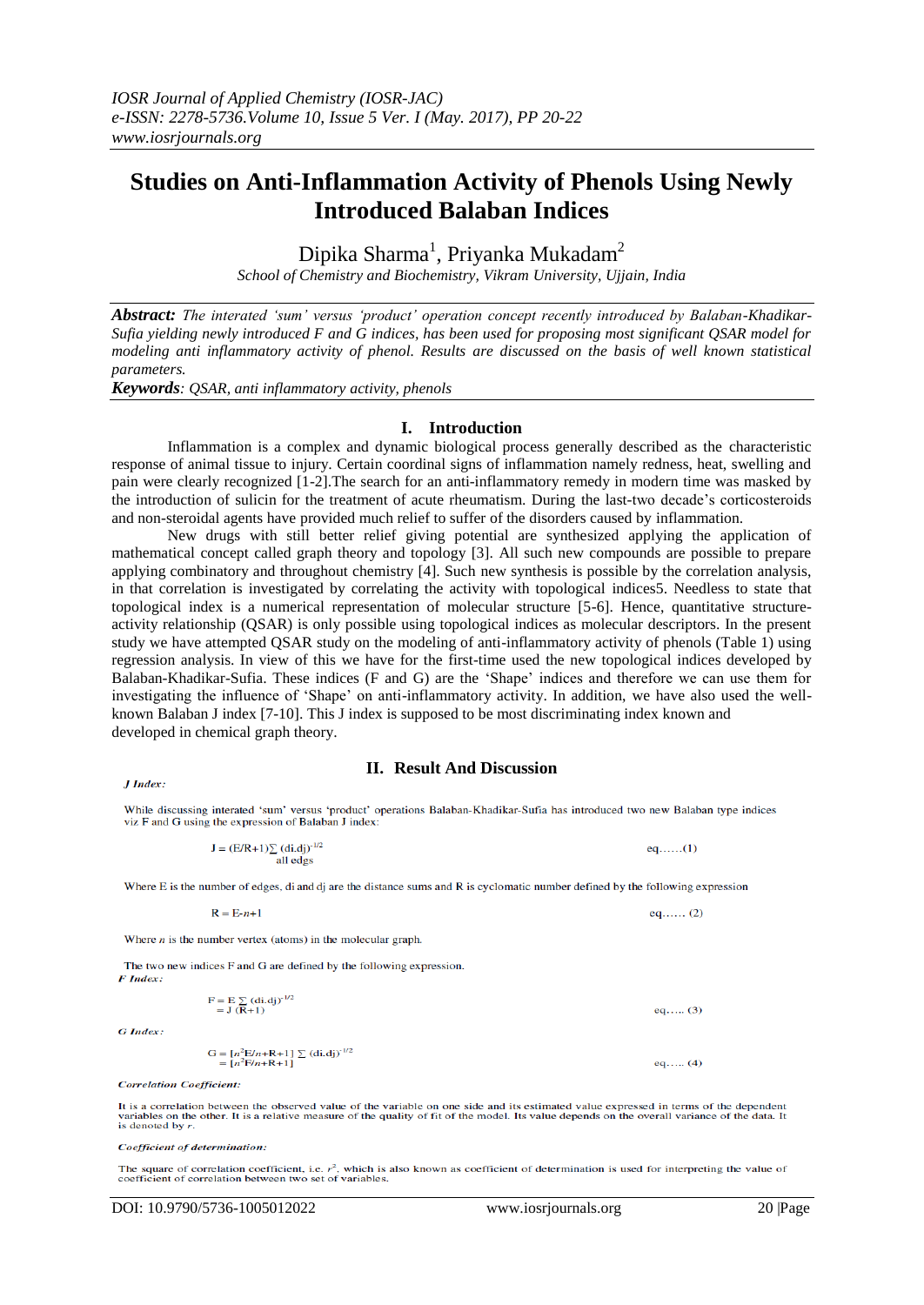F-Test:

F-test tool of statistical analysis is given by R.A. Fisher. This parameter is one of several variance related parameters that can be used to compare two models differing by one or more variables. This statistics is used to determine whether a more complex model is significantly better than a less complex one.

> $F = \frac{r^2 (N - k - 1)}{k (1 - r^2)}$ eq..... $(5)$

Where N is number of sample,  $k$  is number of descriptors and  $r$  is regression coefficient.

**Adjusted r-squared:** 

 $r_A^2$  is an adjusted version of  $r^2$ , the adjustment seeks to remove the distortion due to small sample size.

 $r_A^2 = 1 - \frac{(N-1)(1-r^2)}{(N-k-1)}$ eq..... $(6)$ 

Where N is number of sample  $k$  is number of descriptors and  $r$  is regression coefficient.

The values of G along with the value of  $-\log 1/\sqrt{\log 2}$  are presented in Table 1 for the phenols used in the present investigation. The symbol N needed for modeling while using NCSS software given in table 1.

After performing regression analysis we get two model one variable & two variables, which are given below:

One-variable model obtained is as below:

Anti-inflammatory activity (-log 
$$
1/IC_{50}
$$
) = 5.7425-0.1134( $\pm$ 0.0161) (G) eq.... (7)

 $N = 17$ ,  $cv = 0.1698$ ,  $r^2 = 0.7678$ ,  $r_A^2 = 0.7524$ ,  $F = 49.613$ 

Where N= Number of sample,  $cv =$  Coefficient of Variation,  $r^2 =$  Coefficient of determination,  $r_A^2 =$  Adjusted r-squared, F = F-Test

Two-variable model obtained is as below:

Anti-inflammatory activity (-log 1/IC  $_{50}$ ) = 3.7615+1.1928(±2.4733) (J)-0.1372(±0.0521) (G) eq..... $(8)$ 

N= 17,  $cv = 0.1743$ ,  $r^2 = 0.7716$ ,  $r_A^2 = 0.7390$ , F = 23.654

Where, N= Number of sample,  $cv =$  Coefficient of Variation,  $r^2 =$  Coefficient of determination,  $r^2_A =$ Adjusted r-squared

There are only two statistically significant models shown in equation 7 and 8, out of which the second model which shown by equation 8 gives better  $r^2 = 0.7716$ . This model is a two-variable model containing J and G as the correlating parameters. The onevariable model containing G as the correlating parameter yield  $r^2 = 0.7678$ . A careful examination of this indicates that as we go from further from one-variable model (equation no. 7) to two-variable model (equations no 8) the  $r_A^2$  value changes from 0.7524 to 0.7390. That is  $r_A^2$  value decreases when J is added to one-variable model (equation no. 7) containing G as the correlating parameter. It clearly indicates that addition of J is not fully justified and that the one-variable model is the most appropriate model for modeling antiinflammatory activity of phenols.

The data obtained from indicates that the above model is free from the defect due to colinearity. Also, that  $r_{\text{pred}}^2 = 0.7678$  indicates that the proposed model shows 76.78% variation in the anti-inflammatory activity of phenols.

> **III. Figures And Tables**  $\Box$

|                |                   | R      |                         |
|----------------|-------------------|--------|-------------------------|
| S1             | R                 | G      | -log $1/\text{IC}_{50}$ |
| 1              | н                 | 23.117 | 3.204                   |
| $\overline{2}$ | 2-chloro-         | 29.171 | 2.441                   |
| 3              | 2-bromo-          | 29.171 | 2.875                   |
| 4              | 2-methyl-         | 29.171 | 2.176                   |
| 5              | 2-ethyl-          | 33.829 | 1.869                   |
| 6              | 2-methoxy-        | 33.829 | 1.869                   |
| 7              | 3-methyl-         | 28.557 | 2.786                   |
| g              | 3-methoxy-        | 32.871 | 1.754                   |
| 9              | 4-methyl-         | 28.058 | 2.12                    |
| 10             | 2.3-di-methyl-    | 35.537 | 1.806                   |
| 11             | 2,4-di-methyl-    | 34.550 | 2.568                   |
| 12             | 2,5-di-methyl-    | 34 550 | 1.653                   |
| 13             | 2.6-di-methyl-    | 35.537 | 1.203                   |
| 14             | 3.5-di-methyl-    | 34.477 | 1.806                   |
| 15             | 2,3,6-tri-methyl- | 41.933 | 0.903                   |
| 16             | 2,3,5-tri-methyl- | 41.450 | 1.431                   |
| 17             | 2.4.6-tri-methyl- | 41.450 | 0.845                   |

**Table 1:** The phenols and their anti-inflammatory activity  $(-log1/IC50)$ .